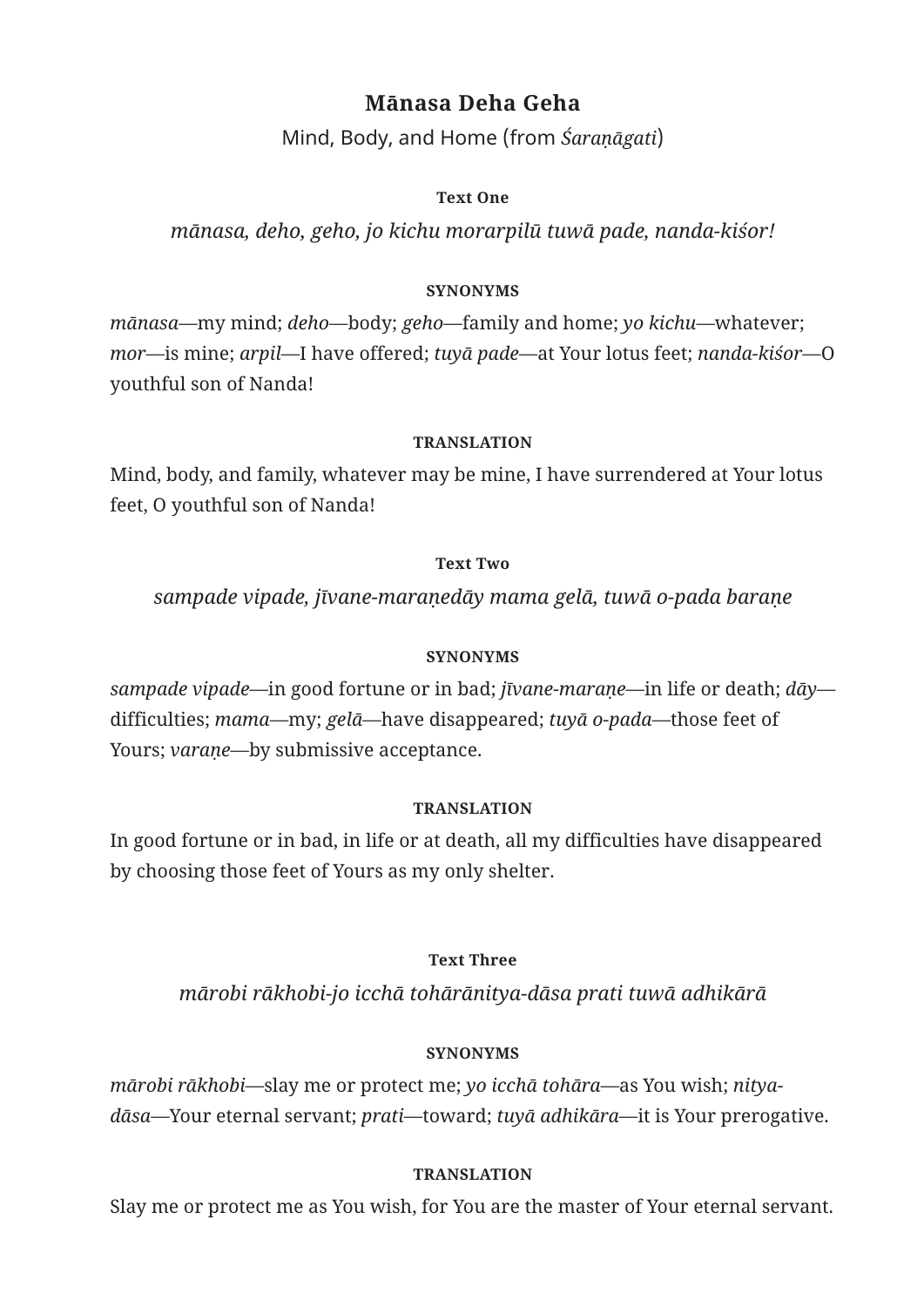### **Text Four**

# *janmāobi moe icchā jadi tor bhakta-gṛhe jani janma hau mor*

### **SYNONYMS**

*janmāobi moe*—that I be born again; *icchā jadi tor*—if it is Your will; *bhaktagṛhe*—in the home of Your devotee; *jani janma*—take birth; *hau*—may it be; *mor* mine.

#### **TRANSLATION**

If it is Your will that I be born again, then may it be in the home of Your devotee.

### **Text Five**

# *kīṭa-janma hau jathā tuwā dās bahir-mukha brahma janme nāhi āś*

#### **SYNONYMS**

*kīṭa-janma*—born as a worm; *hau*—may it be; *jathā*—so long as; *tuyā dās*—I remain Your devotee; *bahir-mukha*—averse to You; *brahma-janme*—to be born as Lord Brahmā; *nāhi āś*—I have no desire.

### **TRANSLATION**

May I be born again even as a worm, so long as I may remain Your devotee. I have no desire to be born as a Brahmā averse to You.

## **Text Six**

*bhukti-mukti-spṛhā vihīna je bhakta labhaite tāko saṅga anurakta*

### **SYNONYMS**

*bhukti-mukti-spṛhā*—desire for worldly enjoyment or liberation; *vihīna*—who is completely devoid; *ye bhakta*—that devotee; *labhaite*—to attain; *tāṅko saṅga* their association; *anurakta*—I yearn.

#### **TRANSLATION**